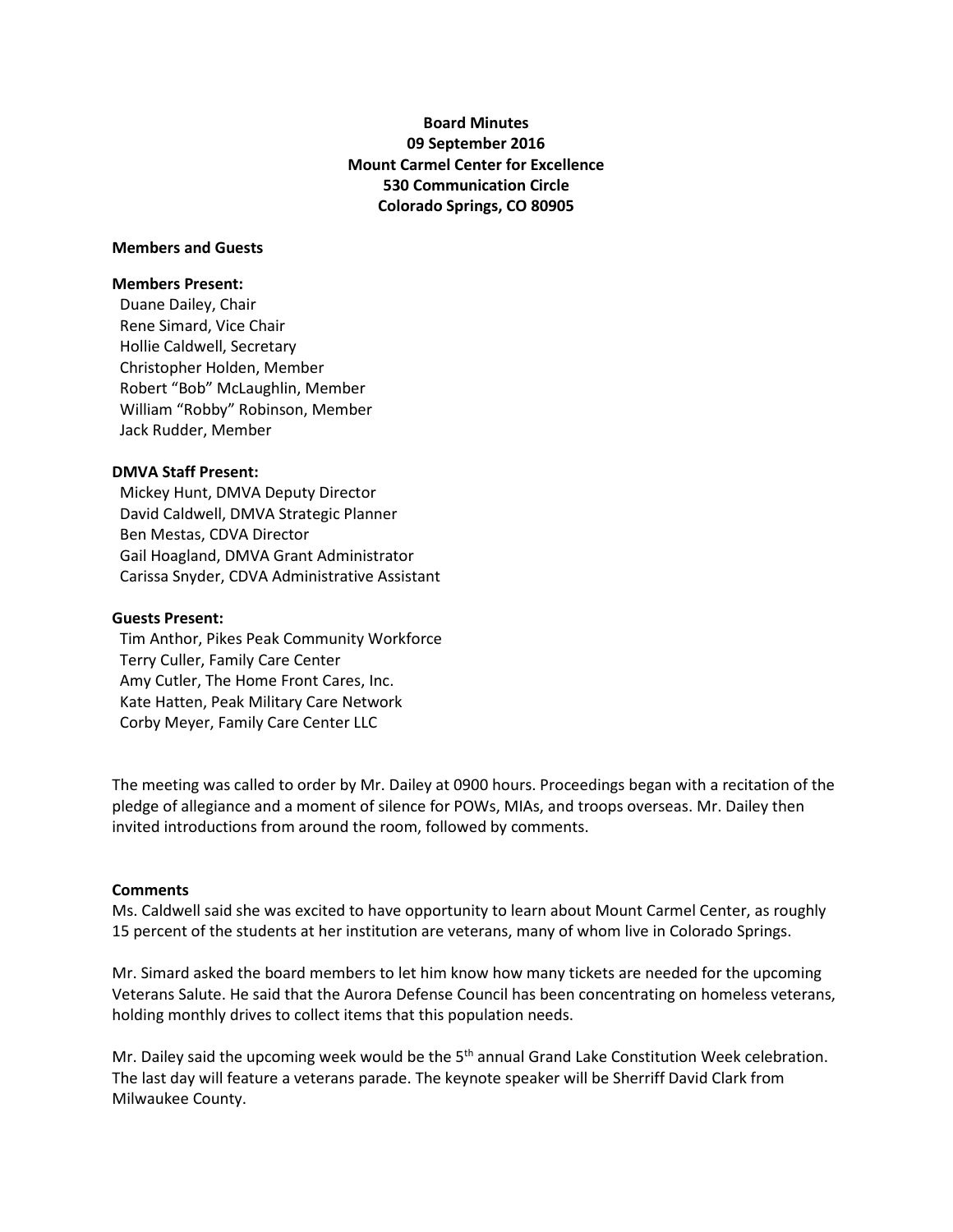Mr. Rudder said the VA held a forum in the San Luis Valley that was attended by approximately 25 veterans. It was disappointing that the VS representatives were unable to answer most of the veterans' questions or address their concerns. He said at the least the VA was able to get a feel for the concern of San Luis residents. The VA representatives toured La Puente. Mr. Rudder spoke with Renee Murphy, director of Denver Regional Office of the VA, and told her that the main concerns in the valley are medical care and transportation.

Mr. McLaughlin said that he and Ms. Hatten met the VA chief of staff and that the meeting was productive, underscoring the importance of communication between VA and the other agencies serving veterans in local communities. In connection with Patriots Day, Mount Carmel was able to offer means to 40 military-connected families in need. He recently attended a VOA meeting with the Cohen group, which expressed interest in establishing two free behavioral health clinics for veterans on Colorado's Front Range.

# **Approval of Minutes**

Mr. Dailey announced that the board would take a break from comments to review the minutes of the meeting and retreat held on 03 August 2016. Mr. Robinson provided one correction to the meeting minutes and they were approved as corrected. The retreat minutes were approved as presented. Comments then resumed.

# **Comments**

Mr. Holden said he traveled to Fort Carson in mid-August and met the new leadership, and in the near future will become acquainted with the Air Force Academy and Peterson Air Force Base transition teams.

Ms. Cutler said the The Home Front Cares would like the opportunity to connect with veterans service officers to provide services and referrals. Mr. Dailey agreed that in his capacity as a VSO, partner agencies have been valuable in helping to serve veterans in rural areas. Mr. Rudder said that El Paso County has one VSO stationed at Mount Carmel and that he should be able to provide contact info for the rest of the team. Ms. Hatten stated that referrals are especially helpful in cases where veteran need emergency financial assistance. Ms. Caldwell asked what the prevailing causes to be of veterans financial problems, whether it was a lack of preparation when leaving the military or mismanagement of funds. Ms. Hatten said both are big contributing factors and that the causes run the gamut, with another leading one being the high cost of living in both Colorado Springs and Denver.

Ms. Hatten stated the Peak Military Network addresses these problems through both partner agencies and case management, to keep veterans and their families out of crisis.

Mr. Anthor agreed that employment assistance and emergency assistance are both prevalent needs, particular when wages are not equivalent to the cost of living in metro areas. He said many of the clients of Pikes Peak Community Workforce have deficits in long-term planning, but expensive housing can be an even greater difficulty. Ms. Caldwell agreed, stating that necessary wage to live in Denver now has risen to \$20.21 per hour. Ms. Hatten also agreed that affordable housing is a problem.

Mr. Meyer stated that the Family Care Center also offers case management, and while this program is new they are observing similar patterns, although behavioral health is also a factor. Ms. Caldwell inquired what the leading mental health issue are among their clientele. Terry said she did not have that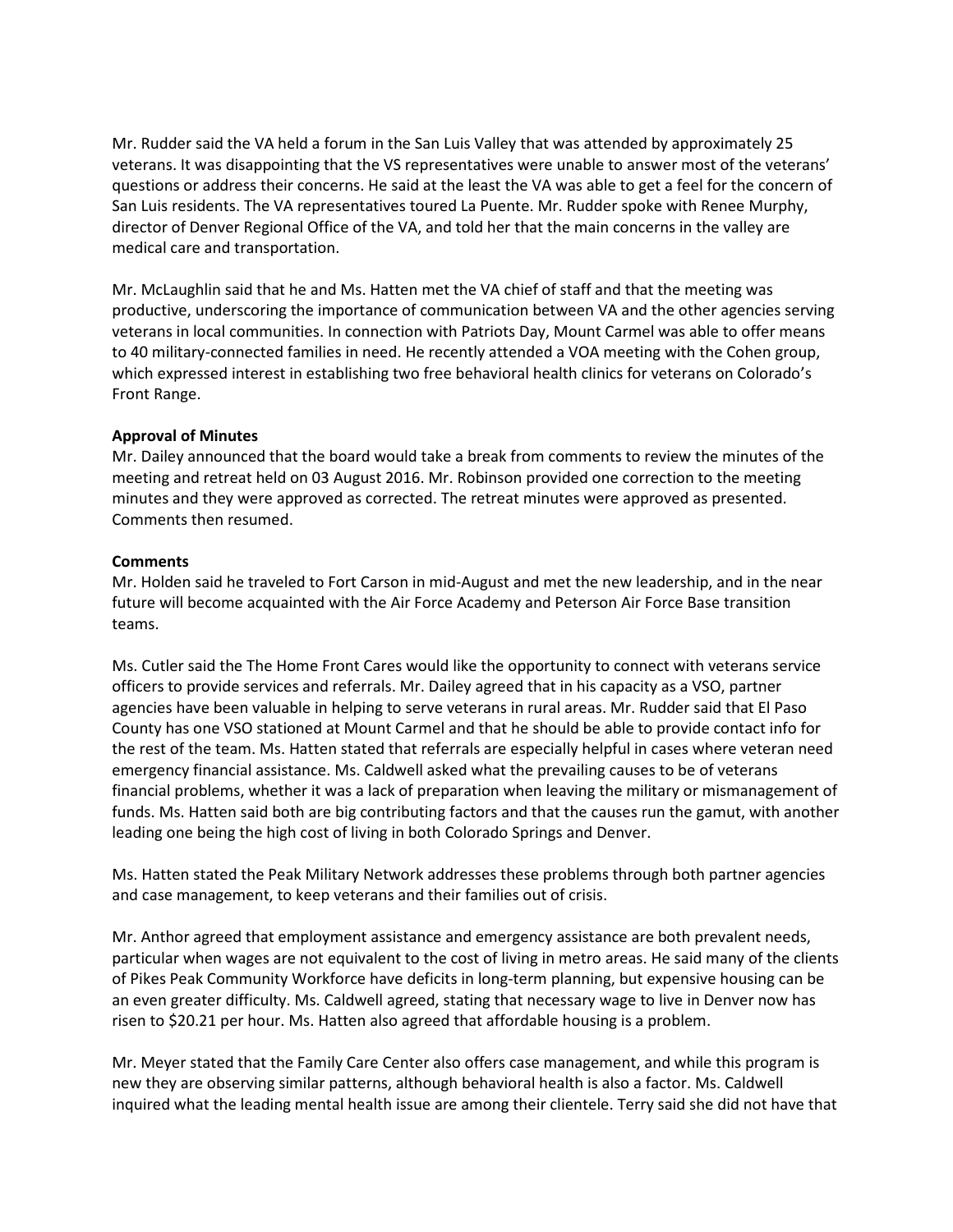data with her and did not have an estimate to provide, as she has only been with the agency for a few months. She said she came to the agency from Crawford House, where the most frequently presenting diagnosis was PTSD.

#### **Reports**

Mr. Hunt prefaced his report with a comment that if Ms. Cutler needs assistance or information in regard to connecting with VSOs, she should contact Mr. Mestas, and might also consider being placed on the agenda of the division's annual training conference in April. He began his report with the announcement that Richard Sandrock is no longer with the governor's office and thus will not be in attendance at future board meetings. Mr. Sandrock is now on active duty with Colorado National Guard. He reintroduced Mr. Callahan to the group, stating that Mr. Callahan retired from the army after 30 years of service and expressing his anticipation for Mr. Callahan's contribution to the team. He said that strategic planning has always been a weakness for the department and Mr. Callahan's contributions are intended to rectify that. He said the single item submitted by the Department to the Joint Budget Committee this year is the proposal for the veterans' one-stop in Grand Junction. The state has requested two FTEs, a director and a state veterans service officer, to supply that one-stop along with various partner agencies. VOA has already expressed its interest in being included. The location is already selected and is proximate to the VA hospital. Another issue is Amendment 72, a proposed tax on tobacco products with proceeds to benefit veterans programs. UVC has strongly supported this measure without the concurrence of the American Legion, which has withdrawn entirely from UVC in disagreement over the matter. Mr. Hunt stated that the department is neutral and will remain so unless and until the measure passes in November.

Mr. Callahan reported that while his is a new position the current priorities area departmental strategic planning, improvements to the LEAN process, and safety. There is a strong initiative to aid underserved veterans in Colorado and it is a priority to help the board develop a responsive plan. Mr. Hunt added that it will include translating planning from military speak into plain language.

Mr. Mestas said he has submitted his report and his addition is that the Grand Junction cemetery with be audited by the National Cemetery Association the week of 12 September. He will have the results of that audit at the next board meeting, but the audit is expected to have positive results. The division is currently providing regional trainings as indicated in his report. He inquired whether the Board received copies of the cemetery report and asked the members to please contact him if they need a copy.

Ms. Hoagland provided an update to her submitted report, stating that the reimbursements increased since the report was generated. She estimated that the amount of available funds remaining could be reduced by \$50,000 per grant program.

Mr. Robinson reported that a commission was supposed to meet this day at Homelake, but the event was cancelled. Homelake itself recently celebrated an anniversary celebrating its inception in 1889. Mr. Robinson also reported that the state still owns 15 acres of land adjacent to the Anschutz medical campus and the intent is to use to provide for care for veterans other than skilled nursing. The Colorado Department of Human Services is preparing a proposal and intends to break ground on the project in 2018. Mr. Robinson is serving on an advisory group that is seeking veteran's input regarding the purpose of the property. Possibilities to date include support for single mothed Suggestions need to be sent to Mr. Robinson prior to October 31.